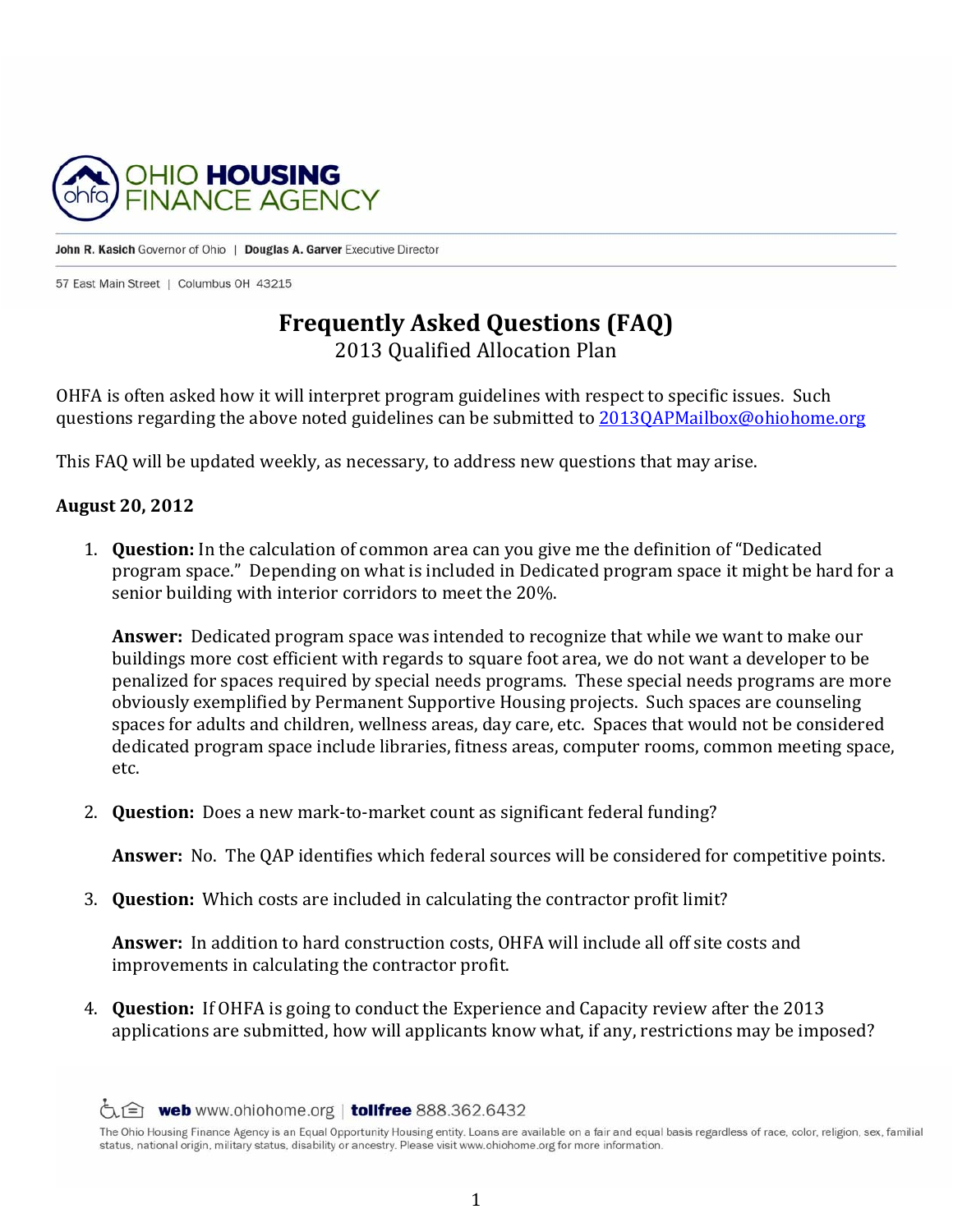**Answer:** OHFA will be evaluating the financial strength of the development as a whole, versus individual members. Therefore, that review will be conducted on every development team. However, anyone who has not partnered with OHFA on a recent project or has been denied in previous round due to organizational capacity should contact the agency to determine whether or not a review should be conducted in advance of the round.

Any member of a development team who was restricted in the past and plans to be part of an application that does not meet restrictions previously imposed, should also contact the agency in advance. 

All requests should be submitted in writing to the attention of the Operations Manager. These must be received by Planning, Preservation and Development no later than 5:00 pm on November 30, 2012. Organizations that do not submit a request will still be eligible to submit an application; however, OHFA's decision as to the capacity of the team (both financial and organizational) will be final and may impact the project's ability to continue through the application review process.

## **August 27, 2012**

1. **Question:** Is OHFA imposing per project allocation caps? Is OHFA limiting the amount of eligible basis a project may claim for the purposes of allocating credits?

**Answer:** No, OHFA is not imposing allocation caps, nor is it limiting the amount of eligible basis a project may claim for the purposes of allocating credits.

2. **Question:** With the application being due February, 21, 2013 do all of the support letters have to dated 2013 to be certain the Mayor, Trustees, Commissioners, etc. are current? What if they don't meet in January?

**Answer:** The letters should be dated as close to the application date as possible. If they are dated in 2012, the applicant should provide documentation Trustees or Commissioners did not meet in January or February of 2013. The individuals who sign support letters must hold their current position as of February 21, 2013. For example, a letter from a person who signs a support letter in 2012 and no longer is in the same office or position on February 21, 2013 would not qualify for points. 

3. **Ouestion:** Capital Needs Assessment, does that mean "Physical Needs Assessment" for renovation projects? Is there a limit to the age of the report? Does the report need to be completed by an unrelated, third party consultant?

**Answer:** OHFA has posted to its website standards for the Capital Needs Assessment. This should provide clarification as to the purpose of the assessment.

The assessment must be conducted by a third-party professional and should be no more than 12 months old at the time of application. If it is older, an update can be provided by the author but it must address  $(1)$  each component identified in the original assessment,  $(2)$  any changes that have

times web www.ohiohome.org | tollfree 888.362.6432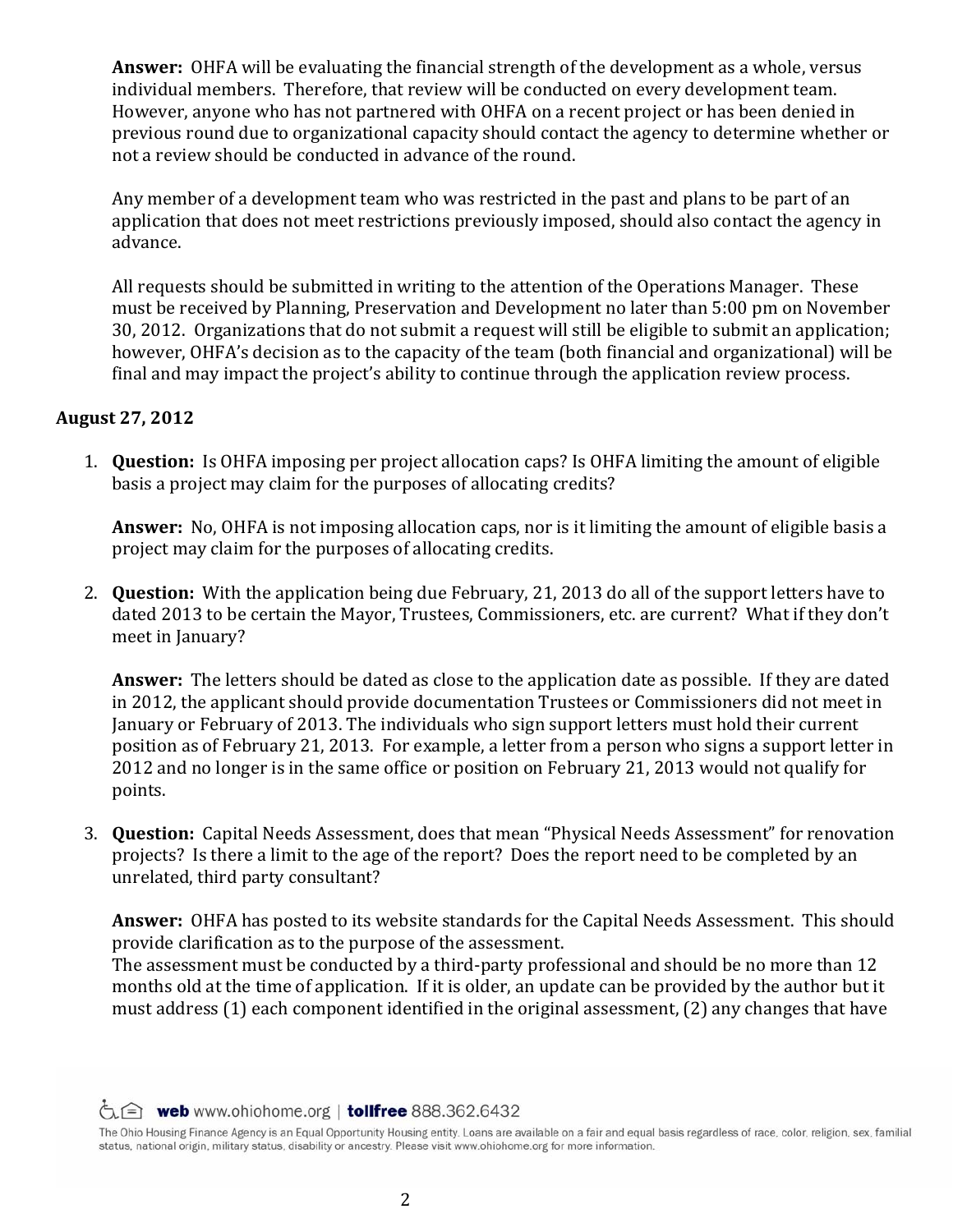occurred since the assessment was issued and (3) whether or not other components not originally addressed have been added to the assessment.

4. **Question:** HDAP Funding- does this funding have its own process/application? What are the details? 

**Answer:** Requests for HDAP will be evaluated concurrent with the competitive credits. The Affordable Housing Funding Application (AHFA) has a worksheet for these seeking this funding source. OHFA has posted to its website guidelines for Housing Credit Gap Financing. **http://www.ohiohome.org/hdap/HDAPguidelines.pdf** 

## **September 3, 2012**

1. **Question:** If the developer is doing a "package" deal with one or more multifamily properties, how should they do their CNA and how will we score it? Should they do one for each property and then OHFA will weight them, or should they just have one completed?

**Answer:** One CNA can be done but it must provide the detail for each building (including Effective Useful Life of the components within each building). OHFA will score "packaged" deals the same as it would a single site project with multiple buildings. Each building will be evaluated and scored, and then the scores will be averaged. The submitted project will receive one score.

2. **Question:** The developer would like to claim historic credits (State and Federal) and the equity those will bring. However, the project will not be on the Historic Register in time to meet the Proposal Submission Deadline. Is this important, since the process will be completed prior to the project's review by the OHFA Board?

**Answer:** If a project is seeking competitive points for the use of the State or Federal Historic Tax Credits, the applicant must demonstrate the project has completed the Part I review and received a recommendation for approval from the Ohio Historic Preservation Office. The final application must evidence all funding has been conditionally committed; therefore the applicant must have completed the process to be placed on the National Register and the credits must have been awarded. If the project is not successful in being placed on the National Register or in receiving State or Federal Historic Credits, OHFA will rescind the Binding Reservation Agreement.

If the applicant is not seeking competitive points for State or Federal Historic Credits, no documentation is needed at the Proposal phase. However, the final application must evidence that all funding has been conditionally committed. Therefore either the applicant must have completed the process to be placed on the National Register and the credits must have been awarded or the applicant must provide conditional commitments for an alternate funding source.

**3. Question:** How should developers submit supporting documentation for the competitive points they are requesting?

times web www.ohiohome.org | tollfree 888.362.6432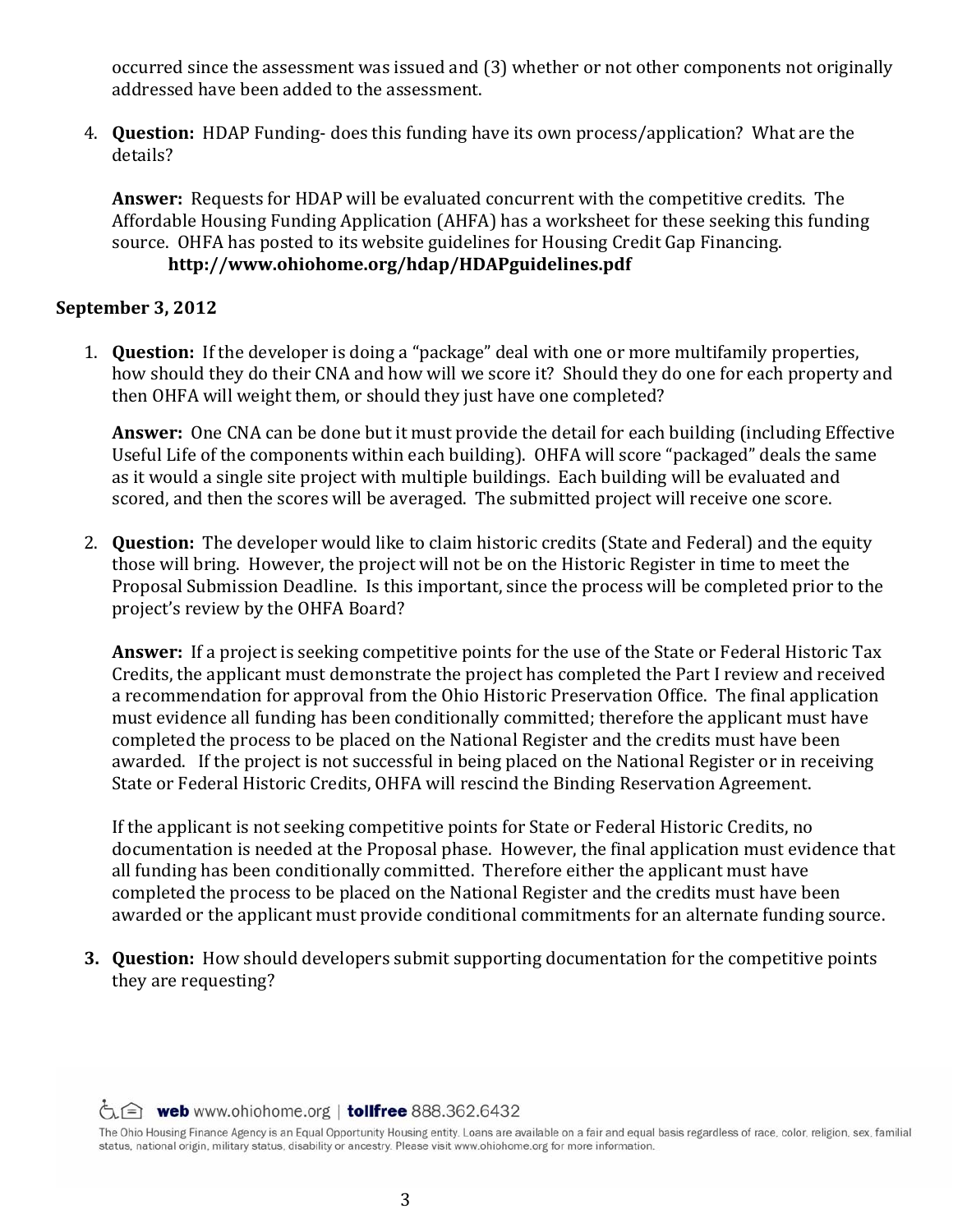**Answer:** All documentation submitted to support competitive scores must be numbered and labeled as described in the instruction worksheet found in the 2013 Affordable Housing Funding Application (AHFA). Since applicants will provide one PDF document for each scoring category, multiple documents will need to be combined. Each section within the PDF must be bookmarked. The Self Scoring sheets have a section for the applicants to identify both the file name and page number for the supporting documentation that supports each competitive item.

**4. Ouestion:** How will OHFA handle waiver requests?

**Answer:** OHFA has created an "Exception Request Form" applicants will be required to use to request an exception (waiver) to the QAP. This is available on the website under Program Documents, 2013 Qualified Allocation Plan. A separate form must be submitted for each exception being requested. Applicants are encouraged to provide any documentation they have that would lend support to the request.

OHFA has created the following mailbox where exceptions requests are to submitted: ExceptionsPPD@ohiohome.org

OHFA will review all requests and release decisions on February 7, 2013.

#### **September 10, 2012**

**Question:** Page 62 of the 2013 OAP references an OHFA Management Company Capacity Review Survey. Please forward this survey to me for completion and inclusion in our application. I was unable to locate the document on OHFA's website.

**Answer:** Management companies with OHFA experience will be evaluated based on the criteria in the QAP and their history as documented by OHFA's Office of Program Compliance. OHFA may require additional information from these organizations, and will contact the applicant if necessary. Management companies that have not worked with OHFA in the past will be required to complete the OHFA Management Company Capacity Review Survey. This document is posted on OHFA's website here: http://ohiohome.org/lihtc/documents.aspx

**Question:** I'm not clear on the requirements under Community Outreach to achieve eight (8) points for existing rental units. We plan to meet with existing residents to provide opportunities for input and collaboration on our rehab plans. Does OHFA expect applicants to meet with community members outside of the resident population (and locally elected officials) to discuss the proposed rehab?

Answer: OHFA will consider opportunities provided to the residents of the units as "community" for points under Community Outreach. However, to gain the most points possible, OHFA also values the opportunity for the local government and safety services (police, fire, etc.) to provide input on improvements.

times web www.ohiohome.org | tollfree 888.362.6432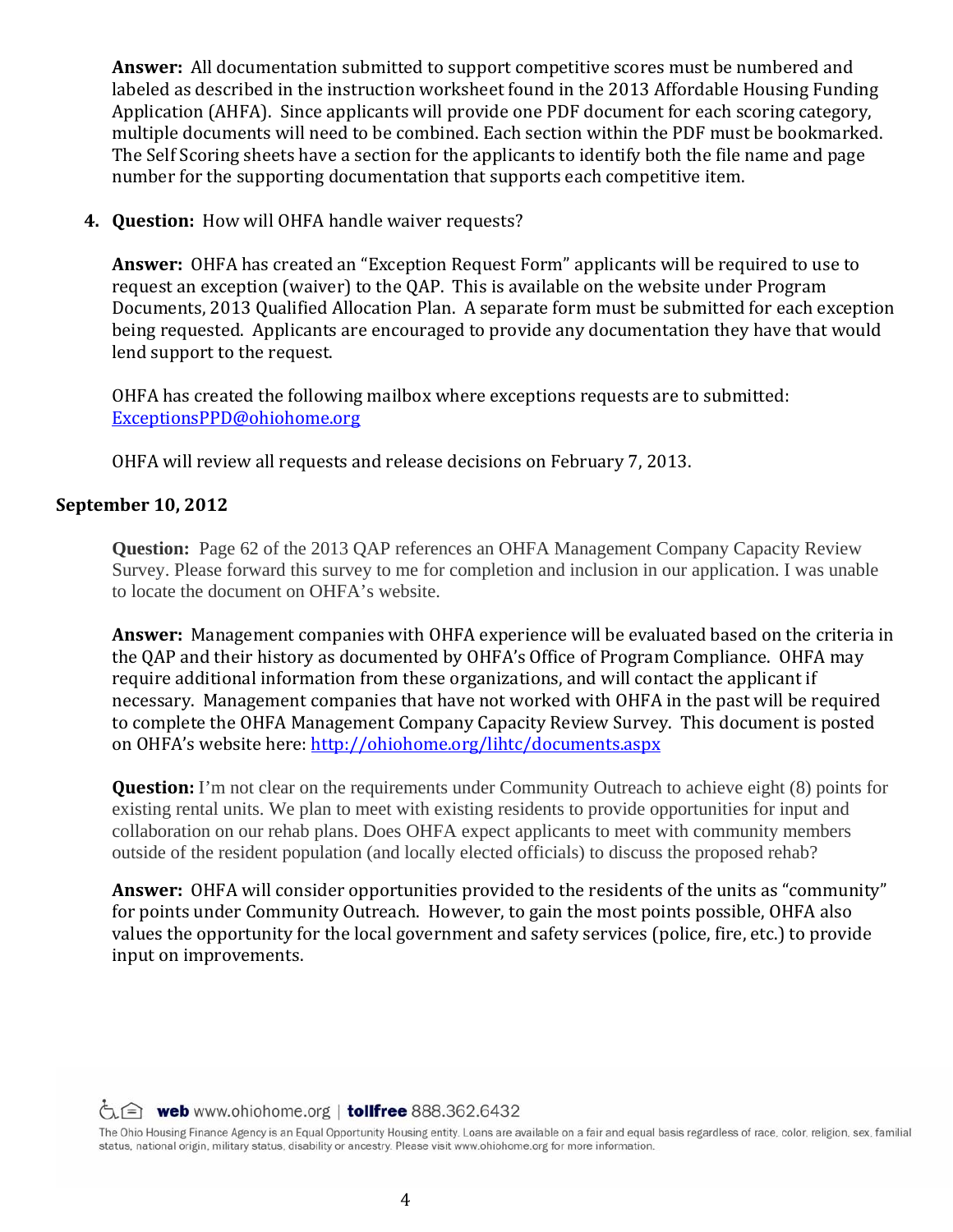**Question:** Under Community Outreach, the guidelines suggest posting notices where residents may congregate. In this context does "residents" mean the occupants of the subject building or general members of the surrounding community?

**Answer:** It can mean both; however, OHFA will provide some points if the applicants provide opportunities to the residents alone (please see the previous question).

**NOTE:** OHFA is currently reviewing comments received with respect to the Capital Needs Assessment and the Effective Useful Life. OHFA will respond to those as soon as we have had the opportunity to fully evaluate our responses.

#### **September 17, 2012**

**Question:** For competitive points under the Local Collaboration category, specifically Support of Mayor or Trustees and Support of Village Council, a development located in a City or Village is able to achieve points in both these categories. However, if the development is located in a Township the support for City or Village Council is unavailable as the development would not be in such jurisdiction. Or another way to look at it is the QAP favors developments in Cities and Villages over Townships as the OAP gives more points for the City and Village governing bodies over the Townships. We would not think that would have been staff's intention.

**Answer:** Each competitive category provides opportunities to earn more points than the maximum available. While a project located in Township may not be able to get the points for support of the City or Village Council, there are other opportunities for them to earn points beyond the maximum allowed.

**Question:** Local Collaboration, Community Outreach: Is the developer expected to have already conducted Community Outreach, describing the process at the time of application submission, or will points be awarded based on a plan described in the application, to be implemented later?

**Answer:** The OAP requires this to be completed prior to submitting an application.

**Question:** Can the architectural firm that will serve as the project architect for a 9% LIHTC project also perform the Capital Needs Assessment or does a separate, independent entity need to be engaged?

Answer: From the August 27, 2012 FAQ: "The assessment must be conducted by a third-party professional and should be no more than 12 months old at the time of application. "

**Question:** Can you please clarify the New Markets criteria for "previous development" on page 25 of the 2013 QAP. Does this include all OHFA multifamily program funds or only previous 9% projects? 

**Answer:** This includes all programs administered by OHFA for the purposes of developing affordable rental housing.

 $\hat{\zeta}$   $\hat{=}$  web www.ohiohome.org | tollfree 888.362.6432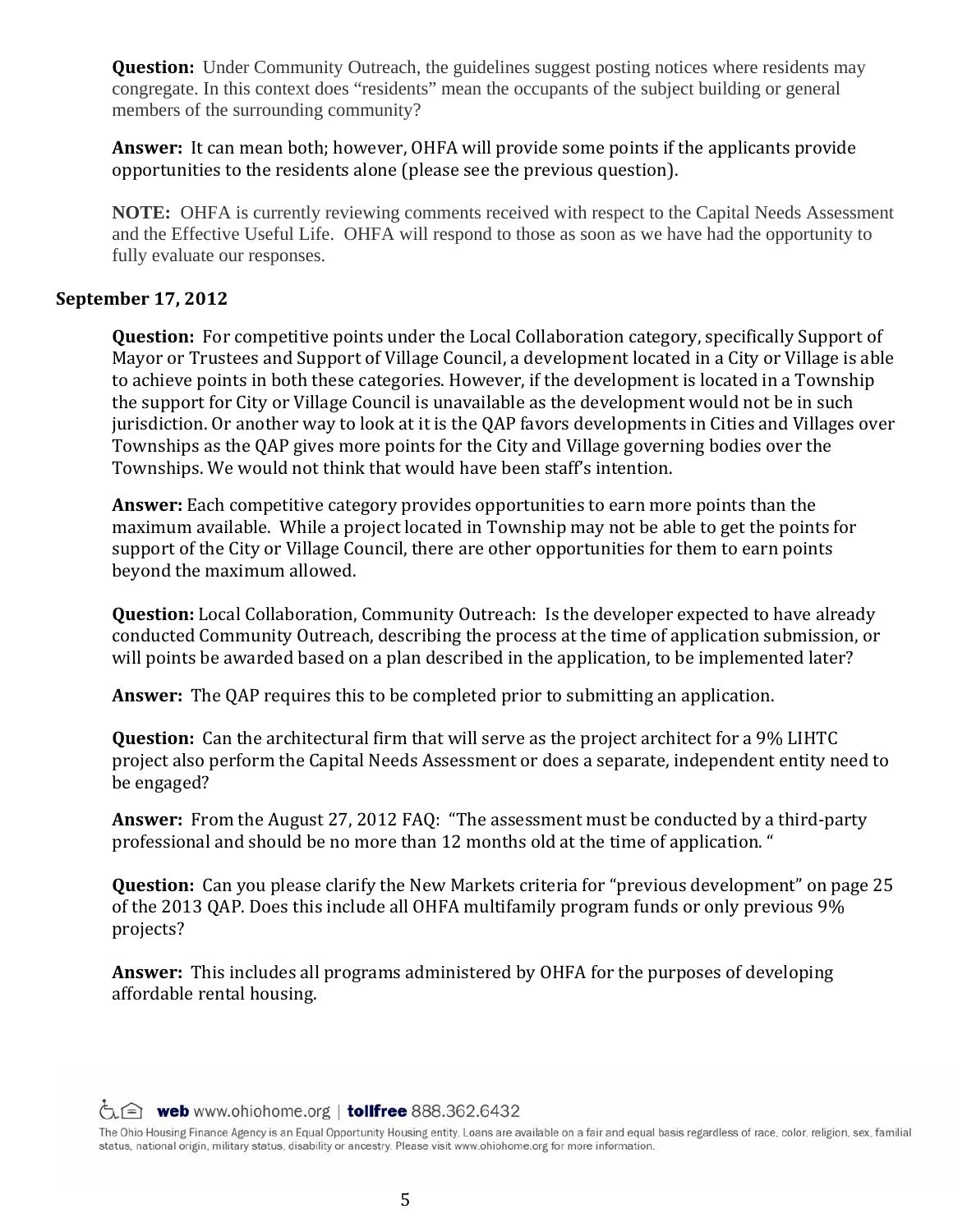**Question:** Is there a source documents or website (ie. www.ohiohousinglocator.org) that developers can use to identify all multifamily projects funded through OHFA?

**Answer:** OHFA will post a list of projects funded through OHFA on its website no later than October 1, 2012. This list will be located at: http://www.ohiohome.org/lihtc/documents.aspx

The list will be located under the heading 2013 Qualified Allocation Plan, under Resources.

**Ouestion:** For Local Collaboration/Local Priority, how should applicants self-score this and what documentation should be provided to support the score?

**Answer:** Applicants should not self-score this category or provide documentation. The QAP states that OHFA will survey each applicable locality. OHFA will be contacting each locality, regardless of what is submitted with application, and OHFA will award these points.

#### **September 24, 2012**

**Question:** Since USDA Rural did not release a NOFA for the USDA 515 funding, will OHFA replace it with USDA 538 in order to obtain USDA point under significant federal or state funding?

**Answer:** No. Points will be awarded only for the specific funding sources identified.

**Question:** On page 26 of the QAP, it says, "Three (3) points will be awarded to proposals in which all sites involve the redevelopment of vacant and foreclosed properties in areas impacted by foreclosure." Is there a definition of "areas impacted by foreclosure" to know if an address qualifies?

**Answer:** OHFA will post a list of zip codes for areas considered to be "areas impacted by foreclosure." This list will identify both OHFA's methodology for determining these areas as well as the data source. OHFA is working to have this finalized for an October  $16<sup>th</sup>$  posting date.

# **October 9, 2012**

**Question:** What is OHFA's definition of: innovative attributes"; "innovative housing," and "innovative features"?

**Answer:** The QAP defines these as: "Concepts must be original ideas, able to serve as a model for future affordable housing developments, able to be replicated in any area of the state, and benefit the population to be served." OHFA is currently evaluating how it will select among the proposals competing for these points, and hopes to be able to provide more guidance at the Housing Funding Training being held on October 30, 2012. Information from that training will be posted to the OHFA website after the training.

**Question:** How does the 2013 OHFA Site Evaluation form factor in to the scoring? Is it mentioned in the QAP?

 $\hat{\zeta}$   $\hat{=}$  web www.ohiohome.org | tollfree 888.362.6432